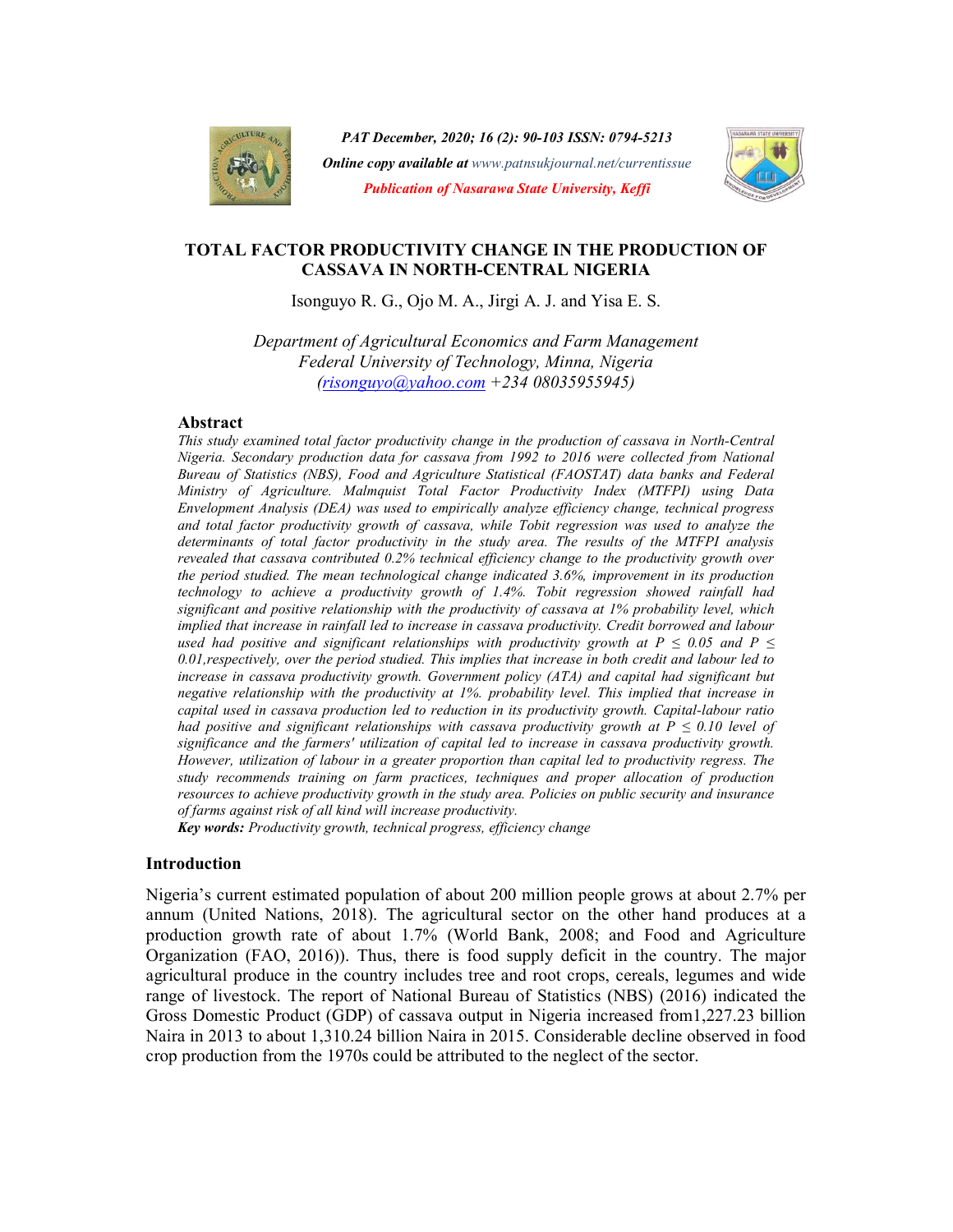Cassava is one of the major staple crops in Nigeria and the country is known to be the world's largest producer and consumer of it. The crop yield is estimated at 54million tonnes as at 2013 (United Nations Commission for Africa (UNCA), 2015 and Food and Agriculture Organization Statistical Data (FAOSTAT), 2015), which was at a reduced33 million tonnes in 2014 at 3% productivity growth rate (Central Intelligence Agency (CIA), 2015 and FAO, 2015). The knowledge of agricultural total factor productivity of a country, region or state is important as it enables the country to achieve economic development. Nigerians' food consumption has increased to about 214kg per person for root crops. Previous studies on agricultural productivity in Nigeria (Jatto *et al.*, 2015; Ajao, 2011and Adepoju, 2008) did not link food demand and supply to total factor productivity. This study, therefore, aimed to assess the total factor productivity change of cassava in North-Central Nigeria from 1992 to 2016. This was carried out to determine the evolution of efficiency and total factor productivity change in the production of cassava in the study area; determine the technical change or progress observed in the production of the crop and ascertain the determinants of total factor productivity growth or change in cassava

### Theoretical and Conceptual Framework

Most empirical studies on productivity rely on economic theory of production for analytical framework. The expression of the relationship between variable inputs and fixed input at a minimum level to produce maximum output is referred to as the production function. Ojo et  $al., (2013)$  defined this as a quantitative description of input-output relationship in the production process. Total factor productivity measurement is commonly carried out by using either of the two approaches (parametric or non-parametric). The parametric approach relies on econometric techniques, such as the simple regression analysis (SRA) and stochastic frontier analysis (SFA) (Dharmasiri, 2001). Total factor productivity index can be obtained bymultiplying the technical change with efficiency change.

The non-parametric approach involves the construction of index numbers, such as, Malmquist, Fisher, Tornquist and Laspeyes index numbers (Daskovska *et al.*, 2010, Ojo, *et* al., 2012). This does not require input or output prices and is thus, the most often preferred method in situations where there are price fluctuations, inaccuracy or non-existence and cost minimization or profit maximization assumptions are not necessary. The non-parametric model is expressed as in equation (1), thus:  $A_t = T_t / I_t$  (1)

Where:  $A_t$  measures the TFP level;  $T_t$  is an index of output quantity, while I is the input quantity, and 't' is the time frame. Subsequent growth rate may not be the same as that of the parametric estimation. This Data Envelopment Analysis (DEA)-based Malmquist productivity index methodology allows the evaluation of relative efficiency of combined units of multiple inputs into multiple outputs, to produce a single comprehensive measure of performance (efficiency score) for each unit (Cooper  $et$  al., 2011). The Malmquist productivity index, when compared to other indices could be used in situations where the objectives were unknown, differ, or were difficult to implement, as it does not require the cost minimization or profit maximization assumptions (Mohammadi and Ranaei, 2011). To accommodate the sources of productivity changes in the case of scale efficiency, Mayer and Zelenyuk (2014) generalized the Malmquist productivity index and defined it as the difference between the average growth rates of outputs and inputs.

Malmquist TFP index distance functions, from output is defined as expressed in equation (2)  $d_0(x, y) = min{\theta : (y/\theta) \in P(x)}$  $(2)$ Where: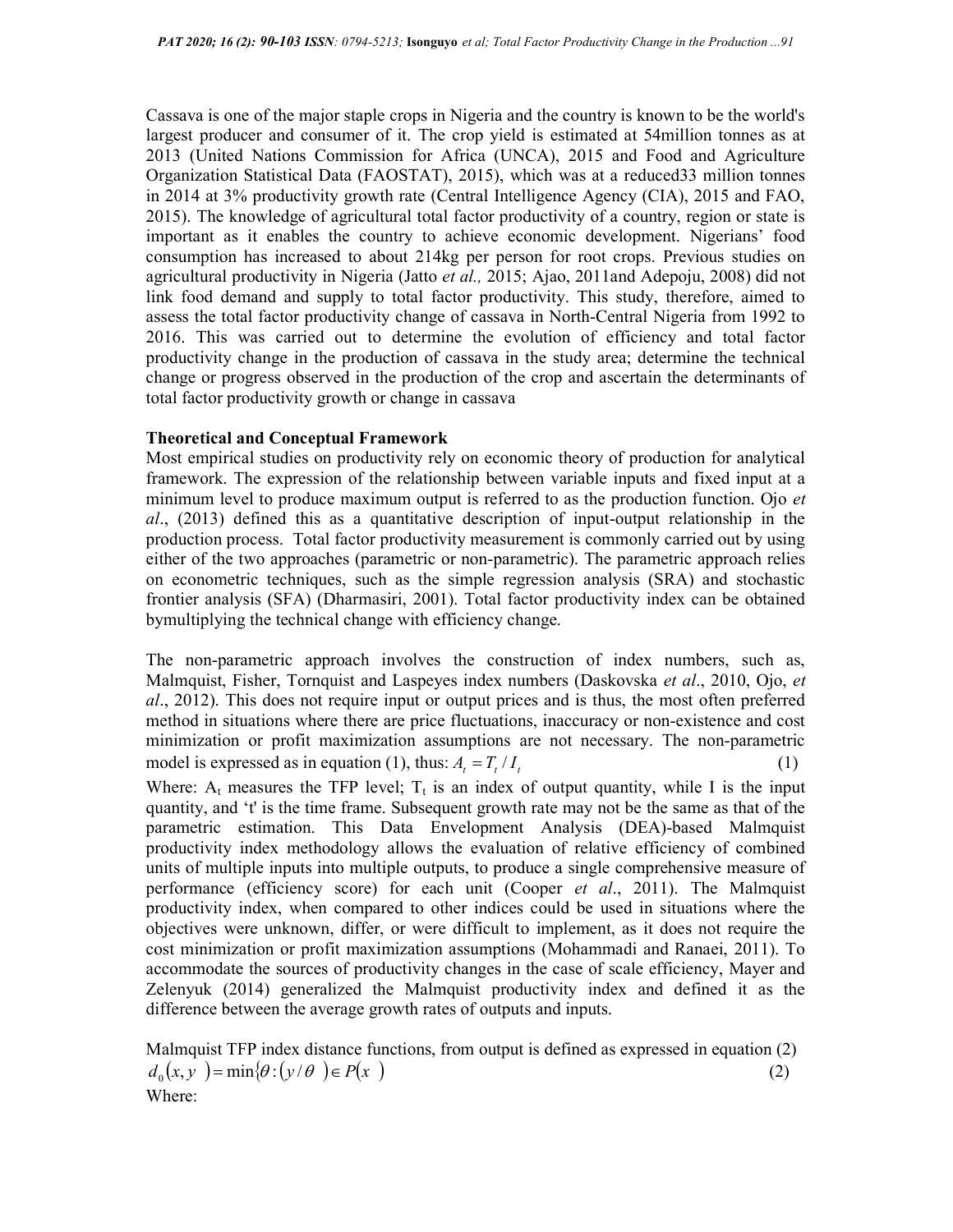$P(x)$  = Output set for all output vector, y, which can be produced using the input vector x. and according to Brümmer et al. (2002), the MI TFP change between a base period (t) and a period (t+1) can be expressed as: 3 ISSN: 0794-5213; Isonguyo *et al*: Total Factor Productivity Change in the Production...92<br>
t for all output vector, y, which can be produced using the input vector x.<br>
Brümmer *et al.* (2002), the MI TFP change between 24-5213; Isonguyo *et al: Total Factor Productivity Change in the Production...92*<br>
utput vector, y, which can be produced using the input vector x.<br> *et al.* (2002), the MI TFP change between a base period (t) and a<br>
d a *et al; Total Factor Productivity Change in the Production...92*<br>
y, which can be produced using the input vector x.<br>
the MI TFP change between a base period (t) and a<br>  $(y_t, x_t)$   $(y_t, x_t)$  (3)<br>
(3) *et al; Total Factor Productivity Change in the Production...92*<br>
y, which can be produced using the input vector x.<br>
the MI TFP change between a base period (t) and a<br>  $(y_t, x_t)$ <br>  $(y_t, x_t)$  (3)<br>
<br>
<br>
<br>
<br>
<br>
<br>
<br>
<br>
<br>
<br>
<br>
<br>
<br>
<br>

$$
M_0 = (y_s x_s y_t x_t) = -\left[\frac{d^{s_0}(y_t, x_t)}{d^{s_0}(y_s, x_s)} \times \frac{d^{s_0}(y_t, x_t)}{d^{s_0}(y_t, x_t)}\right]^{1/2}
$$
(3)

Where:

 $d^{s}_0(y_i x_i)$  = distance from period t observation to the period t+1 technology; y is the output and x is the input variable. When M>1 indicates positive TFP growth from period t to period t+1 or otherwise, if M<1. Equation (2) is the geometric mean of two TFP indices. The first index is evaluated with respect to period t technology, while the second is in respect to period  $t_{+1}$  technology. In equation (3), the term outside the square brackets measures the Farrell technical efficiency change in the output-oriented measure between period t and t+1; while the term inside measures technical change. This is the geometric mean of the shift in the technology between the two periods, which means that the efficiency change is equivalent to the ratio of the technical efficiency in period t to technical efficiency in period t+1. The Malmquist productivity indexes, when decomposed gives the technical change and the efficiency change and the two terms in equation (3) are as expressed in equations (4) and (5): (3)<br>
(3)<br>
to the period t+1 technology; y is the output<br>
positive TFP growth from period to period<br>
cometric mean of two TFP indices. The first<br>
clogy, while the second is in respect to period<br>
le the square brackets meas (3)<br>
(3)<br>
t+1 technology; y is the output<br>
growth from period t to period<br>
n of two TFP indices. The first<br>
ne second is in respect to period<br>
brackets measures the Farrell<br>
etween period t and t+1; while<br>
fliciency chang (3)<br>
t+1 technology; y is the output<br>
2 growth from period t to period<br>
n of two TFP indices. The first<br>
the second is in respect to period<br>
throught to period<br>
the second is and the second that the metric mean of the shi (3)<br>
(3)<br>
gy; y is the output<br>
period t to period<br>
indices. The first<br>
respect to period<br>
saures the Farrell<br>
1 t and t+1; while<br>
of the shift in the<br>
ge is equivalent to<br>
period t+1. The<br>
change and the<br>
tions (4) and (5 (3)<br>
gy; y is the output<br>
period t to period<br>
indices. The first<br>
respect to period<br>
asures the Farrell<br>
1 t and t+1; while<br>
of the shift in the<br>
ge is equivalent to<br>
period t+1. The<br>
change and the<br>
tions (4) and (5):<br>
(

Efficiency Change (Technical Efficiency Change) 
$$
= \frac{d^{s_0}(y_t, x_t)}{d^{s_0}(y_s, x_s)}
$$
 (4)

Technical Change (Technological Change) = 
$$
\frac{d^{s_0}(y_t, x_t)}{d_{s_0}(y_t, x_t)} \left[ \frac{d^{s_0}(y_t, x_t)}{d^{s_0}(y_s, x_s)} \times \frac{d^{s_0}(y_t, x_t)}{d^{s_0}(y_t, x_t)} \right]^{1/2}
$$
 (5)

Where:

 $d^{s} \circ (y_{i}, x_{i})$  = distance from period t observation to the period t+1 technology. The efficiency change [technical efficiency change  $(TEFCH_{crs})$ ] component is equivalent to the ratio of the Farrell technical efficiency in period t to the Farrell technical efficiency in period t+1, under the constant return to scale.Pure technical change measures the shift in the reference production frontier curve, while the efficiency change measures the catch-up attempt. Jatto et  $al.$ , (2015) and Ajao, (2011) attempted the DEA approach for determinants of agricultural productivity in Nigeria but concentrated mainly on identifying socio-economic factors as the major determinants of agricultural productivity, without assessing total factor productivity of agricultural output.

#### Methodology

#### The Study Area

This study was carried out in North-Central Nigeria, which is made up of Benue, Kogi, Kwara, Niger, Nasarawa, Plateau States and the Federal Capital Territory (FCT), Abuja. The zone covers a total land area of about 296,898 km<sup>2</sup>, with a population of about 22,887,250 people as at 2016 (National Bureau of Statistics (NBS), 2016). It is located between Longitudes  $2^{\circ}$  30' to  $10^{\circ}$  30' East and Latitudes 6 $^{\circ}$  30'N to  $11^{\circ}$  20' North. More than 77% of the people in this zone are rural dwellers, who are mostly engaged in one form of agricultural activity or the other (Aregheore, 2009). The zone has two main seasons, namely, dry and wet seasons. The wet season occurs from March till to October, while the dry season begins from November and ends in March. The annual rainfall ranges between 1,000 and 1,500mm with average monthly temperature ranges of  $21^{\circ}$ C to  $37^{\circ}$ C. The zone has Forest Savannah Mosaic, Southern Guinea Savannah and the Northern Guinea Savannah vegetation. Geographically,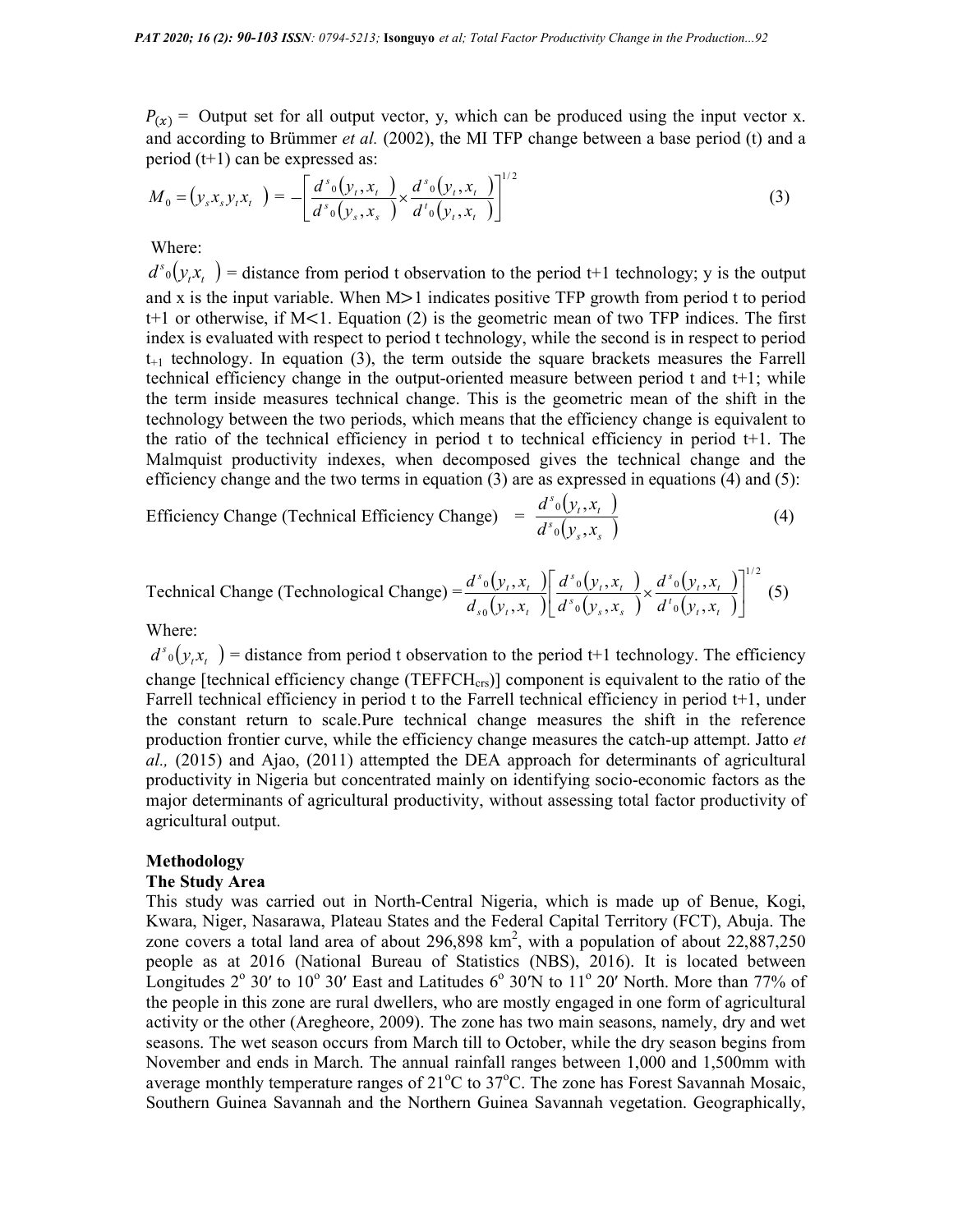the zone is characterized by varying topographical landforms, such as, the swampy features around the lowland areas rivers Niger and Benue; large hills, mountains, plateaus and deep valleys land areas. The vegetation, soil and weather of the zone favour the cultivation and production of wide spectrum of agricultural crops of various types. The rivers and dam enable irrigation farming during the dry seasons. The zone consists of more than 40 ethnic groups, such as the Idoma, Tiv, Egbira, Koro, Bassa, Nupe, Agatu, and Gbagyi among others. The people in the zone are mainly farmers, hunters, fishermen and artisans. The major crops grown in the zone include rice, maize, millet, sorghum, yam, potatoes, cassava, cowpea, soybean and vegetables.

### Method of Data Collection

Secondary production data on cassava from 1992 to 2016 for each selected State in the zone were collected from National Bureau of Statistics (NBS), States' Agricultural Development Programmes (ADPs), States and Federal Ministry of Agriculture. This data included the cassava's annual outputs measured in tonnes, the production inputs, such as farm size cultivated (in hectares), seed (in tonnes) or cassava cuttings (in tonnes), labour (in man-days) and fertilizer (in tonnes) and capital (measured in Naira and Kobo).

## Analytical Techniques

The evolution of efficiency and total factor productivity change in the production of cassava in the study area were estimated with the use of a non-parametric approach (Data Envelopment Analysis (DEA)), based on Malmquist Total Factor Productivity Index (MTFPI). The results of the analysis were compared across the selected States in the study area. The evolution of different estimated efficiencies (technical, pure and scale efficiency changes) and productivity growth over time were presented using Tables or graphs. Tobit regression analysis, was used to ascertain the determinants of total factor productivity change. Chepng'eptich et al., (2015), Akinseinde (2006), Ogunyinka and Ajibefun (2003) did use it for similar studies.

### Model specification: Malmquist total factor productivity index (MTFPI)

Malmquist TFP index (MTFPI), based on distance functions were calculated for the TFP change between the two periods (t and  $t+1$ ). Linear Programming (LP) problems solved, with the use of constant return to scale (CRS) helped to maintain uniformity of the variables. This is defined as inverse of Farrell's ratio between an output quantity change index and input quantity change index (Farrell, 1957) The required LPs are as expressed in equations (6) and  $(7):$ 

$$
[D_{0}(X^{k*}, Y^{ky})]^{-1}Z^{k}, \theta^{k} = \text{Max } \theta^{k*}
$$
  
\nSubject to:  
\n
$$
\sum_{k=1}^{N} Z^{k}Y_{j}^{k} \ge Y_{j}^{k}, \theta^{k*} \quad j=1..., j
$$
  
\n
$$
\sum_{k=1}^{N} Z^{k}X_{h}^{k} \ge X_{h}^{k*} \qquad h=1..., H
$$
  
\n
$$
Z^{k} \ge 0 \qquad k=1...N
$$
  
\n
$$
[D_{0}^{t+1}(X_{t+1}^{k*}, Y_{t+1}^{k*})]^{-1} = \text{Max } \theta^{k*}
$$
  
\nSubject to:  
\n
$$
\sum_{k=1}^{N} Z^{k*}X_{t+1}^{k*} \ge Y^{kh} \theta^{k*} \quad j=1..., J
$$
  
\n
$$
\sum_{k=1}^{N} Z^{k}X_{h}^{k} \ge X_{h}^{k*} \qquad h=1..., H
$$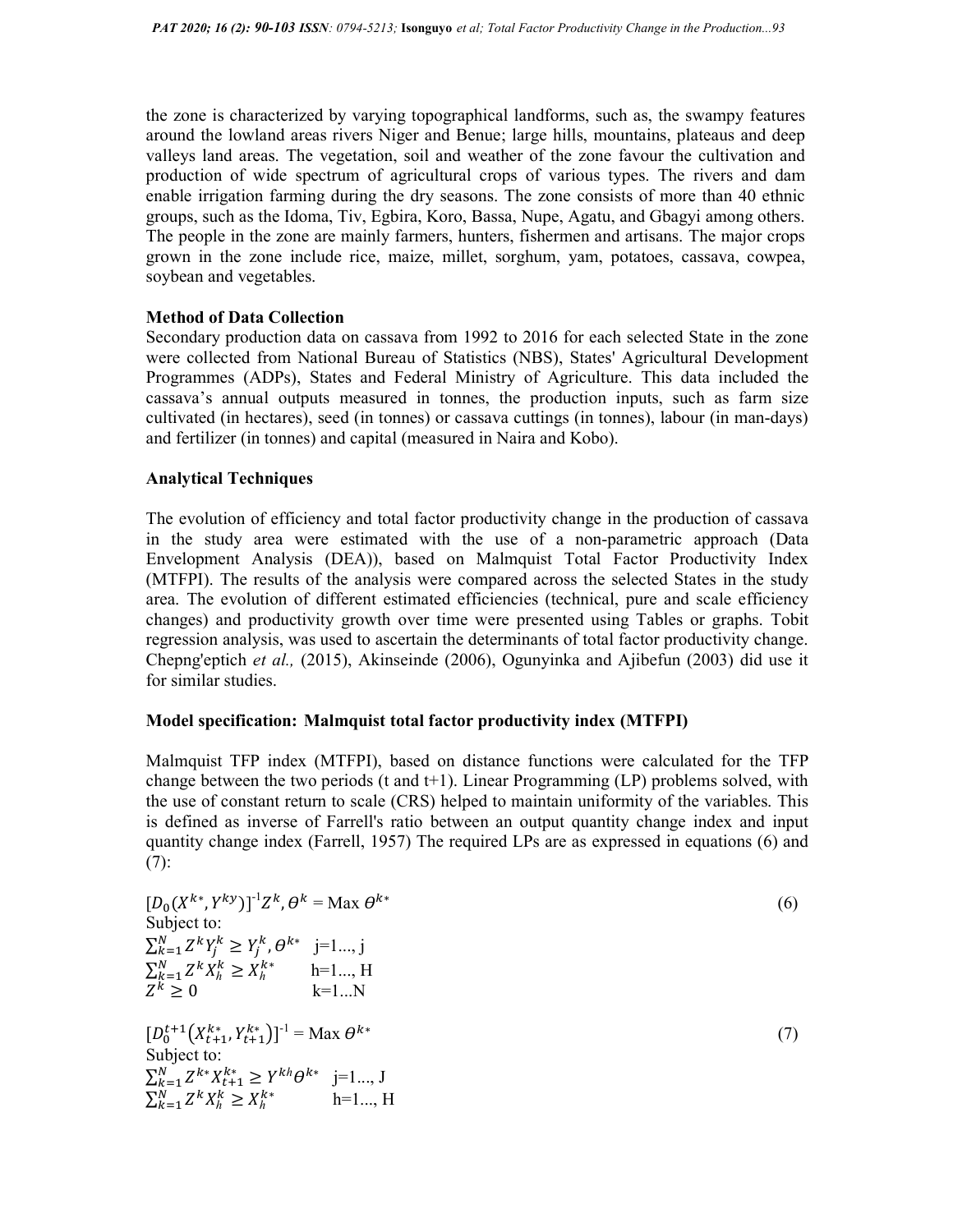$$
Z^k \geq 0 \qquad \qquad k=1...,N
$$

Where:

 $D_0$  is the output distance function; t is the initial period;  $t+1$  is the proceeding period; Y is the output quantity; X is the input quantity; N is the total population of farmers studied;  $k$  is the number of the State studied; k\*is the particular State whose efficiency is being measured; j is the set of outputs; h is the set of inputs;  $Z^k$  is the weight of the k<sup>th</sup> State's data and  $\theta$  is the efficiency index, which is equal to 1 if k\* State is efficient in producing the output vector. A less than one efficiency index indicates inefficiency in production. Linear programmes LP (6) and (7), therefore, are the point at which production points were compared to technologies from different time periods, which  $\theta$  parameter is between 0 and 1. (Daskovska *et al.*, 2010) and Ludena, 2010) . Equations (6) and (7) can be expressed as in equation (8):

$$
Maximize: Y^{k} = Y_{1}Z_{1} + Y_{2}Z_{2} + Y_{3}Z_{3} + Y_{4}Z_{4} + Y_{5}Z_{5}
$$
  
\nSubject to:  
\n
$$
A_{11}X_{1} + A_{12}X_{2} + A_{13}X_{3} + A_{14}Z_{4} + A_{15}Z_{5} \leq H
$$
  
\n
$$
A_{21}X_{1} + A_{22}X_{2} + A_{23}X_{3} + A_{24}Z_{4} + A_{25}Z_{5} \leq L
$$
  
\n
$$
A_{31}X_{1} + A_{32}X_{2} + A_{33}X_{3} + A_{34}Z_{4} + A_{35}Z_{5} \leq C
$$
  
\n
$$
A_{41}X_{1} + A_{42}X_{2} + A_{43}X_{3} + A_{44}Z_{4} + A_{45}Z_{5} \leq S
$$
  
\n
$$
A_{51}X_{1} + A_{52}X_{2} + A_{53}X_{3} + A_{54}Z_{4} + A_{55}Z_{5} \leq F
$$
  
\n
$$
Y^{k}Z^{k} \geq 0
$$
  
\nWhere:

Where:

 $\mathcal{Y}^k$  denotes selected food crop output (in tonnes);  $X_1$ ,  $X_2$ ,  $X_3$ ,  $X_4$ ,  $X_5$ , denotes decision variables;  $Y_1$ ,  $Y_2$   $Y_3$ ,  $Y_4$  denotes output coefficients maximized;  $A_{ij}$  denotes Input-Output coefficients;  $H =$  Farm size cultivated (hectares);  $L =$  Labour used for the period of t activity (man-day);  $C =$  Working capital used at period t (Naira and Kobo);  $S =$  Quantity of seeds planted during period t (tonnes); F = Quantity of fertilizer used at period t (tonnes);  $Z^k$  = Weight of the  $k<sup>th</sup>$  state's data (tonnes). In using these models, the technical efficiency change (TEFFCH), technological change (TECHCH) and total factor productivity (TFP) growth over the years obtained were presented with the use of graphs and Tables to show their evolution.

#### Tobit regression model

Tobit regression model is a censoring model and was used to ascertain the determinants of TFP change of the production of cassava, as expressed in equation (9). Following Tobin's definition in 1958, the model is defined as

 $Y_i^* = X_i \beta + \varepsilon_i^*$ 

$$
Y_i^* = \begin{cases} Y_i^* & if \ Y_i^* > 0 \\ 0_i & if \ Y_i^* \le 0 \end{cases} \tag{9}
$$

Where:

 $Y_i$ <sup>\*</sup> is a latent (unobservable) variable;  $> 0 =$  greater than zero;  $\leq 0 =$  less than /equal to zero.;  $Y_i$  is the observed dependent variable, observed 0's on the dependent variables could mean real 0 or censored data. The explicit form of the Tobit model is as expressed in equation (10).

$$
Y_i^* = \beta_0 + \beta_1 X_1 + \beta_2 X_2 + \beta_3 X_3 + \beta_4 X_4 + \beta_5 X_5 + \beta_6 X_6
$$
 (10)  
Where:

 $Y_i^*$  = Total Factor Productivity Change (TFPCH);  $\beta_0$ = Intercept;  $\beta_{1-6}$  = Parameter to be estimated, which determines the relationship between TFP and  $X_1 - X_6$ (Independent variables);  $X_1$  = Climatic Factor: Rainfall (Millimeter);  $X_2$  Institutional Factor: Amount of Credit (Naira and Kobo);  $X_3$  = Government Policy: Agricultural Transformation Agenda (0 = period before the programme, and  $1=$  during the programme) and  $X_4 =$  Capital-Labour ratio. In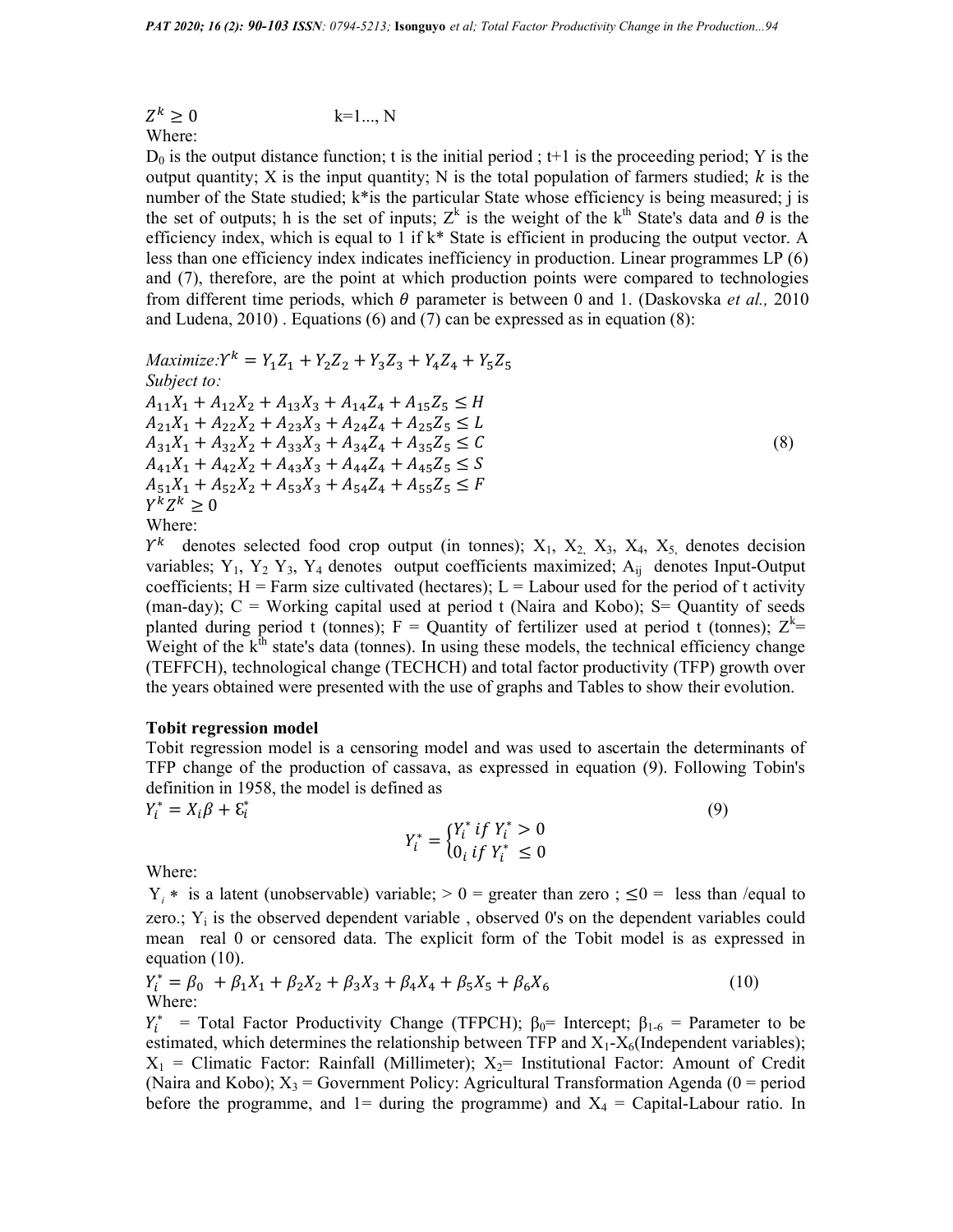using Tobit regression model,  $\beta$  is not interpreted as the effect of X on TFP, but the estimation of relationships for limited dependent variables. The change in TFP of those above the limit, weighted by the probability of being the limit or the expected value of TFP change if above. A value of 1, indicates TFP change (efficiency) and 0 indicates no-change (inefficiency).

### Results and Discussion

# Evolution of Efficiency and Total Factor Productivity Change in the Production of Cassava in North-Central Nigeria

The evolution of efficiency and total factor productivity changes in cassava production in North-Central zone is shown in Table 1. The results reveal that, although, cassava production was efficient slightly for more than half of the period studied, the mean pure and scale efficiency changes were both less than one, which adversely led to negative contribution of their efficiency changes to the crop's productivity growth. The mean technical efficiency change of 0.998, implied a 0.2% reduction in its contribution to the overall total factor productivity change. Technical efficiency change fluctuated throughout the period of study and greater technical changes were recorded in the technology of the cassava production over the years studied.

The highest growth of 1.110 in total factor productivity was recorded in 2012. This implied that TFP grew to about 11% in 2012, which was during the period of Agricultural Transformation Agenda (ATA) between 2011 and 2015. This was the period when agriculture was reintroduced on business-like attitude, to be managed by key stakeholders from the private sector to achieve self-sustained economy through improved funding.

Technological change of cassava production was on the increase for slightly more than half of the period, and its mean was positive and greater than that of the technical efficiency change, which implied that technological change contributed more to the cassava productivity than technical efficiency change. This resulted to some form of productivity growth for more than half of the period, which is in agreement with the findings of Fakayode et al., (2008) and Alene (2010), where agricultural productivity growth in Africa was found to have emanated from technological change, rather than efficiency change. The graphical presentation and confirmation of the fluctuations of the productivity of cassava production explained is as shown in Appendix C, where it can be observed that at the earlier years of the study, the evolution of all the efficiencies were marginal and moved in the same smooth undulating slope between 1992 and 1995.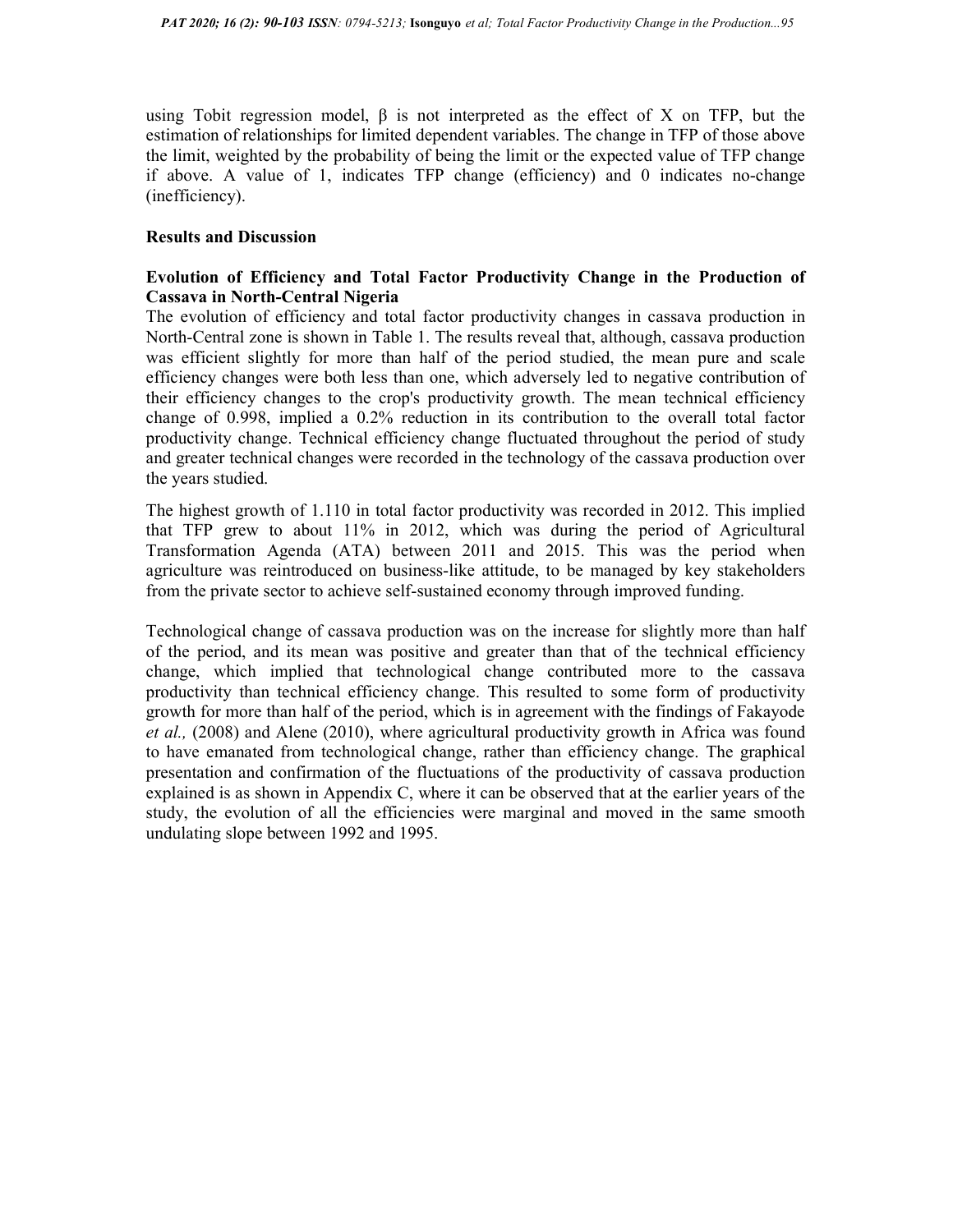| Year | Pure        | Scale       | Technical     |               | Total<br>Factor |
|------|-------------|-------------|---------------|---------------|-----------------|
|      | Efficiency  | Efficiency  | Efficiency    | Technological | Productivity    |
|      | Change      | Change      | Change        | Change        | Change          |
|      | <b>PECH</b> | <b>SECH</b> | <b>TEFFCH</b> | <b>TECHCH</b> | <b>TFPCH</b>    |
| 1992 |             |             |               |               |                 |
| 1993 | 0.890       | 0.899       | 0.899         | 1.008         | 0.831           |
| 1994 | 0.962       | 0.992       | 0.965         | 0.998         | 0.953           |
| 1995 | 1.031       | 1.006       | 1.037         | 1.013         | 1.050           |
| 1996 | 0.996       | 0.951       | 0.947         | 1.026         | 1.066           |
| 1997 | 1.022       | 1.028       | 1.051         | 0.969         | 1.018           |
| 1998 | 0.995       | 0.945       | 0.940         | 1.037         | 1.069           |
| 1999 | 1.005       | 1.045       | 1.051         | 1.049         | 1.100           |
| 2000 | 1.000       | 0.991       | 0.991         | 1.060         | 1.052           |
| 2001 | 1.000       | 1.027       | 1.027         | 0.749         | 0.900           |
| 2002 | 1.000       | 0.957       | 0.957         | 1.126         | 1.055           |
| 2003 | 1.000       | 1.031       | 1.031         | 1.071         | 1.104           |
| 2004 | 1.000       | 0.978       | 0.978         | 0.977         | 0.955           |
| 2005 | 1.000       | 0.991       | 0.991         | 1.127         | 1.067           |
| 2006 | 1.000       | 1.012       | 1.012         | 0.820         | 0.997           |
| 2007 | 1.078       | 1.045       | 1.045         | 1.054         | 1.072           |
| 2008 | 0.992       | 0.909       | 0.991         | 1.093         | 1.085           |
| 2009 | 0.988       | 1.030       | 1.017         | 1.036         | 1.054           |
| 2010 | 1.003       | 1.055       | 1.058         | 0.952         | 1.009           |
| 2011 | 1.018       | 0.924       | 0.940         | 1.032         | 1.108           |
| 2012 | 1.000       | 1.105       | 1.105         | 1.103         | 1.110           |
| 2013 | 1.000       | 0.887       | 1.099         | 1.086         | 1.099           |
| 2014 | 0.990       | 1.067       | 1.056         | 1.016         | 1.093           |
| 2015 | 1.002       | 1.065       | 1.067         | 1.105         | 1.109           |
| 2016 | 0.976       | 0.975       | 0.952         | 1.102         | 1.103           |
| Mean | 0.999       | 0.999       | 0.998         | 1.036         | 1.014           |

Table 1. Efficiency changes and total factor productivity (TFP) changes in cassava Production in North-Central Nigeria

Source: Computed results from field survey, 2017

## Efficiency and total factor productivity change in the production of cassava on States basis in North-Central Nigeria

The results of the technical efficiency, with its components, technological and total factor productivity changes in the production of cassava in the selected States in North-Central Nigeria as shown in Table 2, where the result shows all the States to be technically efficient, except Plateau State, which indicated a 0.1% decrease in technical efficiency. Overall mean technical efficiency for the states, suggesting a 9% increase in technical efficiency change over the period studied. Technological change for cassava production was positive for all the states, but Benue and Plateau States recorded 0.4% and 1% reduction in efficiency respectively. Kogi, Kwara and Niger States achieved 0.9%, 3.4% and 5.2% production improvement with the technology employed by the three states respectively. However, TFP change for Plateau State was the least at 1.9% regress and the least efficient in cassava productivity. The low productivity in Plateau State can be attributed to miss-allocation of production resources or environmental factors.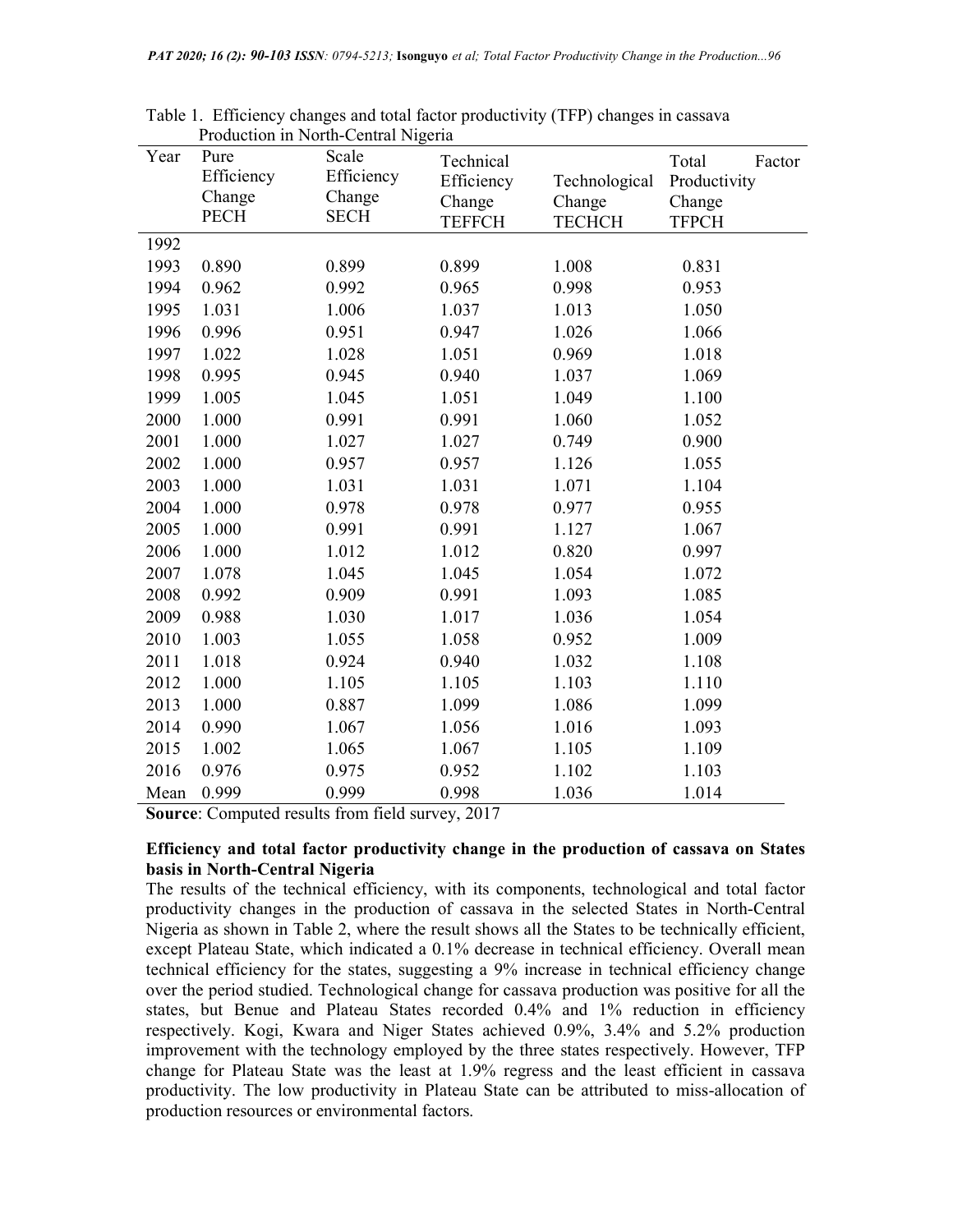Niger State had the highest total factor productivity change which indicated a 5.2% productivity growth over the years studied. However, the mean total factor productivity change for the crop's production for the period was 1.014, suggesting a productivity growth of 1.4% in the zone. This growth was driven more by technological change than technical efficiency change. This result is in agreement with the findings of Ojo (2013), where cassava production in Kogi and Niger States in North-Central Nigeria was found to be technically efficient. Also, Asogwa et al.,  $(2006)$  and Adewuyi and Adekunle  $(2013)$  found cassava production in North-Central Nigeria and Nigeria, respectively to be technically efficient.

| $1$ volui-Communivigoriu |             |             |              |              |              |  |
|--------------------------|-------------|-------------|--------------|--------------|--------------|--|
| <b>STATES</b>            | <b>PECH</b> | <b>SECH</b> | <b>EFFCH</b> | <b>TECCH</b> | <b>TFPCH</b> |  |
| <b>CASSAVA</b>           |             |             |              |              |              |  |
| <b>BENUE</b>             | 1.000       | 1.000       | 1.000        | 0.996        | 0.996        |  |
| <b>KOGI</b>              | 1.000       | 1.000       | 1.000        | 1.009        | 1.009        |  |
| <b>KWARA</b>             | 1.000       | 1.000       | 1.000        | 1.036        | 1.034        |  |
| <b>NIGER</b>             | 1.000       | 1.000       | 1.000        | 1.053        | 1.052        |  |
| <b>PLATEAU</b>           | 0.993       | 0.997       | 0.990        | 0.990        | 0.981        |  |
| <b>MEAN</b>              | 0.999       | 0.999       | 1.090        | 1.016        | 1.014        |  |

Table 2, Mean technical efficiency changes in cassava production according to the States in North-Central Nigeria

Source: Field survey, 2017

### Technical Progress in the Production of Cassava in North-Central Nigeria

The mean technical progress and total factor productivity of cassava production in the study area are presented in Table 3. Technical progress is often derived from technological change and is calculated as a difference between maximum efficiency score, which is 1.000 and technological change, thus, the need to mention technological change in the discussion. The highest technological change was achieved in 2015 at 10.5% as a result of technological improvement or change from the production technique with the available inputs used. This was the ending period of Agricultural Transformation Agenda (ATA) (2011-2015), when sustainable agriculture based on business-like attitude through the private sector was emphasized to boost agricultural productivity in Nigeria.

The least or lowest technological change took place in 2001 at a reduction in production technology to about 25.1%. This may have resulted from the outcome of the policy of liberalization (1995-2010), when agricultural sector was marginalized and funds were not sufficient for the acquisition of good farm tools. The overall mean technological change of cassava production over the period studied was positive at 3.6% improvement as technical progress recorded. This result is in agreement with the findings of Adedeji *et al.* (2017), where increase in the output of cassava production in Nigeria between 1962 and 2016 was found to be as a result of improvement in the technology used. The mean technical progress of cassava production over the years in the study area, therefore, was 0.036technical progress over the years in the study area. The highest total factor productivity change for cassava production recorded was in 2007 at 11.2%.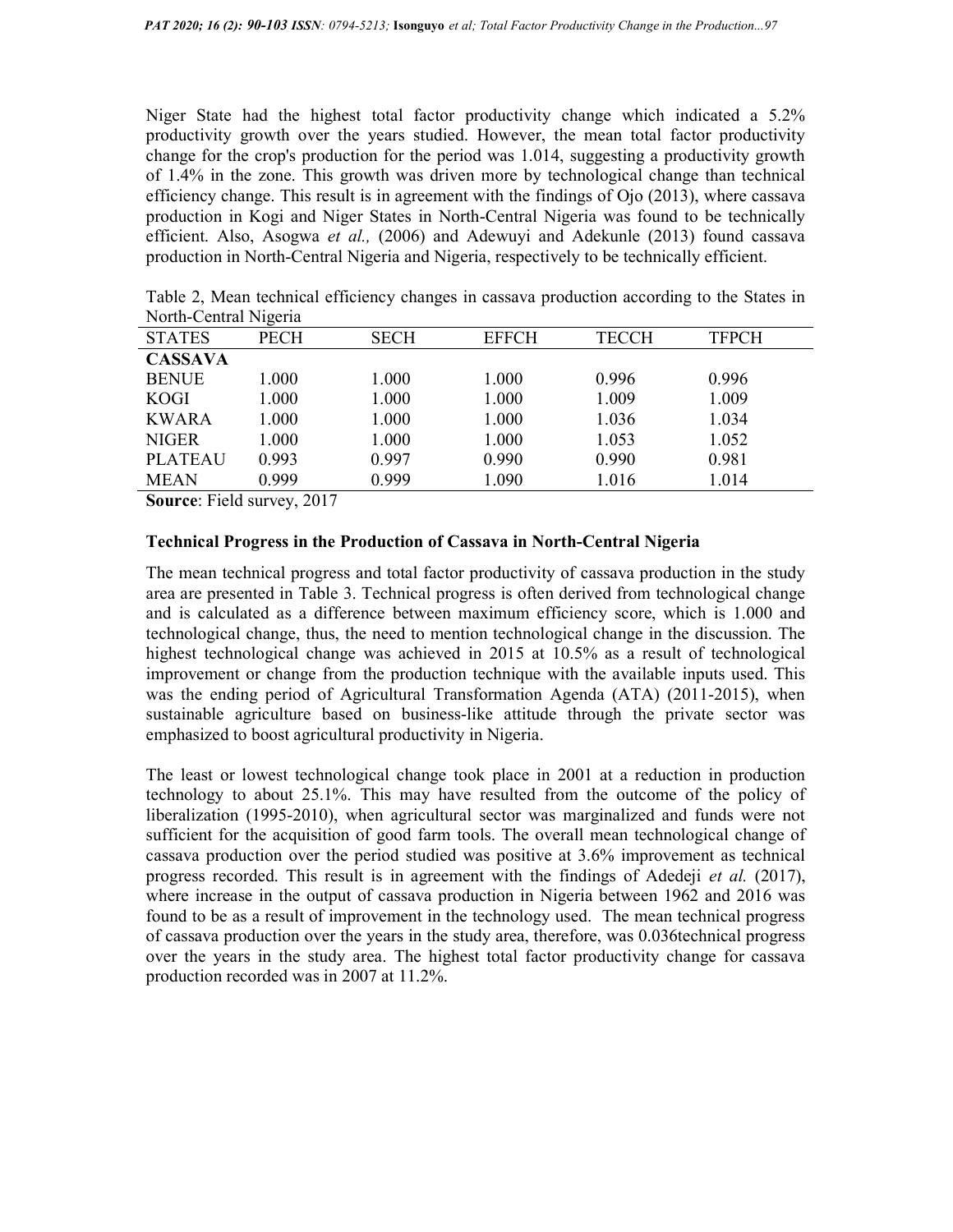|      | Technological | raoic 9 Technical progress in cassava production in Twith-Central, Ivigena<br>Technical | Total<br>Productivity<br>Factor |
|------|---------------|-----------------------------------------------------------------------------------------|---------------------------------|
| Year | Change        | Progress                                                                                | Change                          |
|      | <b>TECHCH</b> | (TECHPR)                                                                                | <b>TFPCH</b>                    |
| 1992 |               |                                                                                         |                                 |
| 1993 | 1.008         | 0.008                                                                                   | 0.997                           |
| 1994 | 0.998         | 0.002                                                                                   | 0.953                           |
| 1995 | 1.013         | 0.013                                                                                   | 1.050                           |
| 1996 | 1.026         | 0.126                                                                                   | 1.066                           |
| 1997 | 0.969         | $-0.031$                                                                                | 1.018                           |
| 1998 | 1.037         | 0.137                                                                                   | 1.069                           |
| 1999 | 1.049         | 0.049                                                                                   | 1.100                           |
| 2000 | 1.060         | 0.060                                                                                   | 1.052                           |
| 2001 | 0.749         | $-0.251$                                                                                | 0.900                           |
| 2002 | 1.102         | 0.102                                                                                   | 1.055                           |
| 2003 | 1.071         | 0.071                                                                                   | 1.104                           |
| 2004 | 0.977         | $-0.023$                                                                                | 0.955                           |
| 2005 | 1.103         | 0.103                                                                                   | 1.067                           |
| 2006 | 0.820         | $-0.180$                                                                                | 0.831                           |
| 2007 | 1.054         | 0.154                                                                                   | 1.112                           |
| 2008 | 1.093         | $-0.107$                                                                                | 0.805                           |
| 2009 | 1.036         | 0.036                                                                                   | 1.054                           |
| 2010 | 0.952         | $-0.048$                                                                                | 1.009                           |
| 2011 | 1.032         | 0.032                                                                                   | 1.108                           |
| 2012 | 1.103         | 0.103                                                                                   | 1.109                           |
| 2013 | 1.086         | 0.086                                                                                   | 1.099                           |
| 2014 | 1.016         | 0.106                                                                                   | 1.093                           |
| 2015 | 1.105         | 0.102                                                                                   | 1.109                           |
| 2016 | 1.102         | 0.251                                                                                   | 1.103                           |
| Mean | 1.036         | 0.036                                                                                   | 1.014                           |

Table 3 Technical progress in cassava production in North-Central, Nigeria

Source: Field survey, 2017

# Determinants of Total Factor Productivity Change (TFPCH) in the Production of Cassava in North-Central Nigeria

The results of the factors that determined the total factor productivity change in the study area is as presented in Table 4.5. The results indicated that climatic factor (rainfall) was statistically significant and positively related to cassava production at 5% probability level. This indicates that increase in rainfall in the study area led to increase in productivity growth of the crop. Institutional factor (amount of credit borrowed) had positive and significant relationship with cassava productivity growth at  $P \le 0.05$  during the period of the study. This implies that increase in the farmers' utilization of the credit led to increase in the crop's productivity growth. Government policy (ATA) had positive and significant relationship with the productivity of cassava at 5% probability levels. The result also indicated that capital was statistically significant and positively related to the crop's productivity at 1% probability level. This indicated that increase in the amount of capital used in the crop's production led to increase in its productivity growth.

The lowest total factor productivity change for cassava production over the years was in 2008 at 19.5% regress due to the lowest technical regress of -0.107 recorded that year. The fall in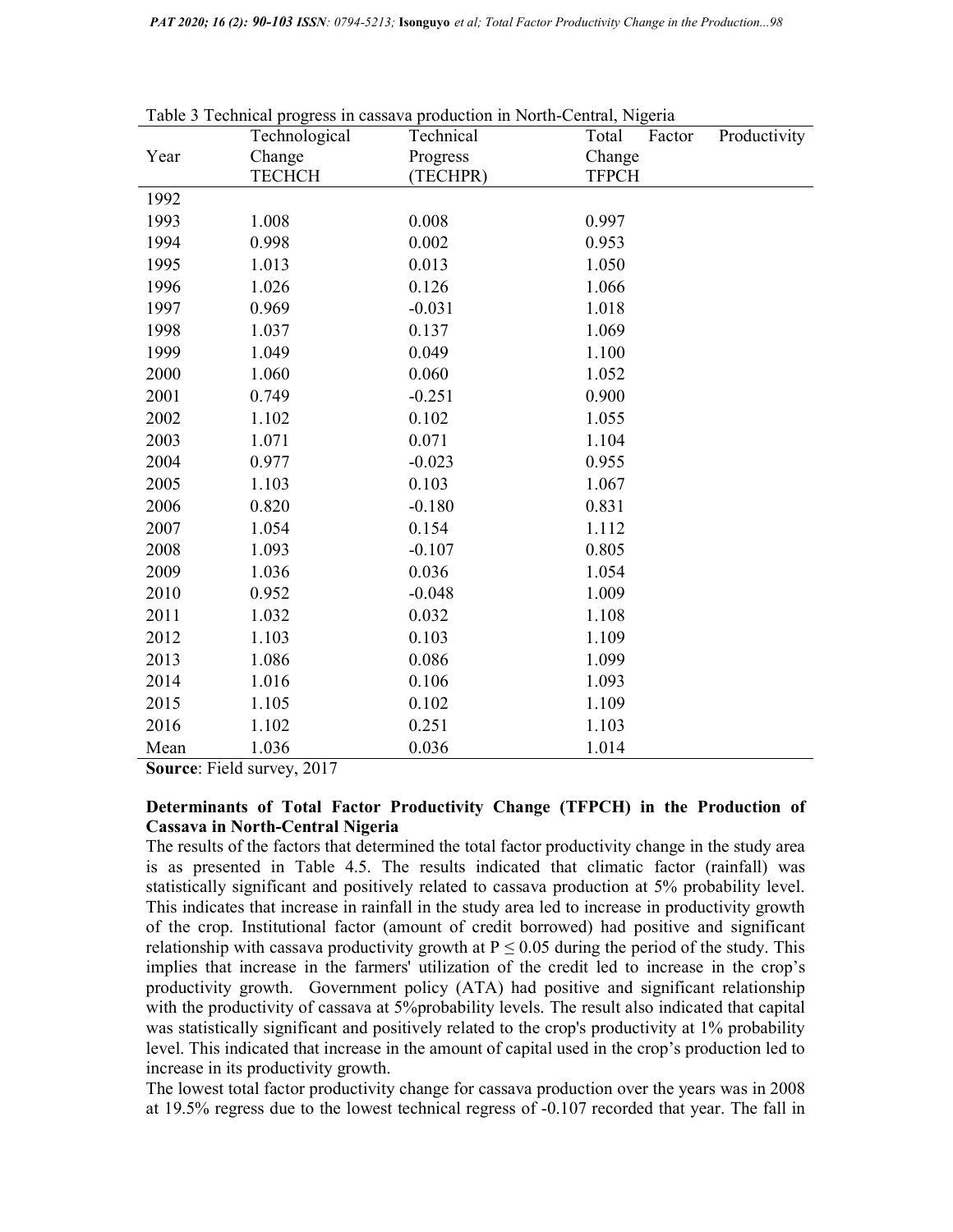cassava productivity maybe attributed to the fall in the technology employed in the crop's production over the period studied. Average total factor productivity change for cassava implied a 1.4% productivity growth as a result of positive contribution of the mean technical progress at 3.6% to the growth. This result agrees with the findings of Odemenem and Otanwa (2011) and Oni et al. (2007), where cassava production in Nigeria was found to be technically efficient. The peak of growth was observed to occur in 2015 at 54%, while the lowest regress took place in 2001 at about 25.1%. This result agrees with the findings of Adedeji et al. (2017), where agricultural crops productivity in Nigeria was found to be on the increase from 2005.

Cassava productivity performance in terms of technical efficiency change (TEFFCH)and technological change (TECHCH) was compared since the use of data envelopment analysis (DEA) model based on Malmquist index is less data demanding and allows the index to be decomposed into technical efficiency and technological changes, thus, the need for the multilateral comparison. It was observed that TECHCH was greater than TEFFCH (TECHCH˃TEFFCH), which implied that the production investment of cassava was efficiently carried out by 1.6% over the years. Technological change, on the other hand, implied that there was improvement of about 9% per year in the production technique used for the crop.

Labour used had positive and significant relationship with cassava productivity growth at  $P \leq$ 0.01 during the period of the study, which implies that increase in the farmers' utilization of labour led to increase in cassava productivity growth. The result further revealed that capitallabour ratio had positive and significant relationships with cassava productivity growth at  $P \leq$ 0.10 level of probabilities during the period of the study. The farmers' utilization of capital in a greater magnitude than labour led to increase in cassava productivity growth. On the other hand, the utilization of labour in a greater proportion than capital would lead to reduction or regress in cassava productivity growth.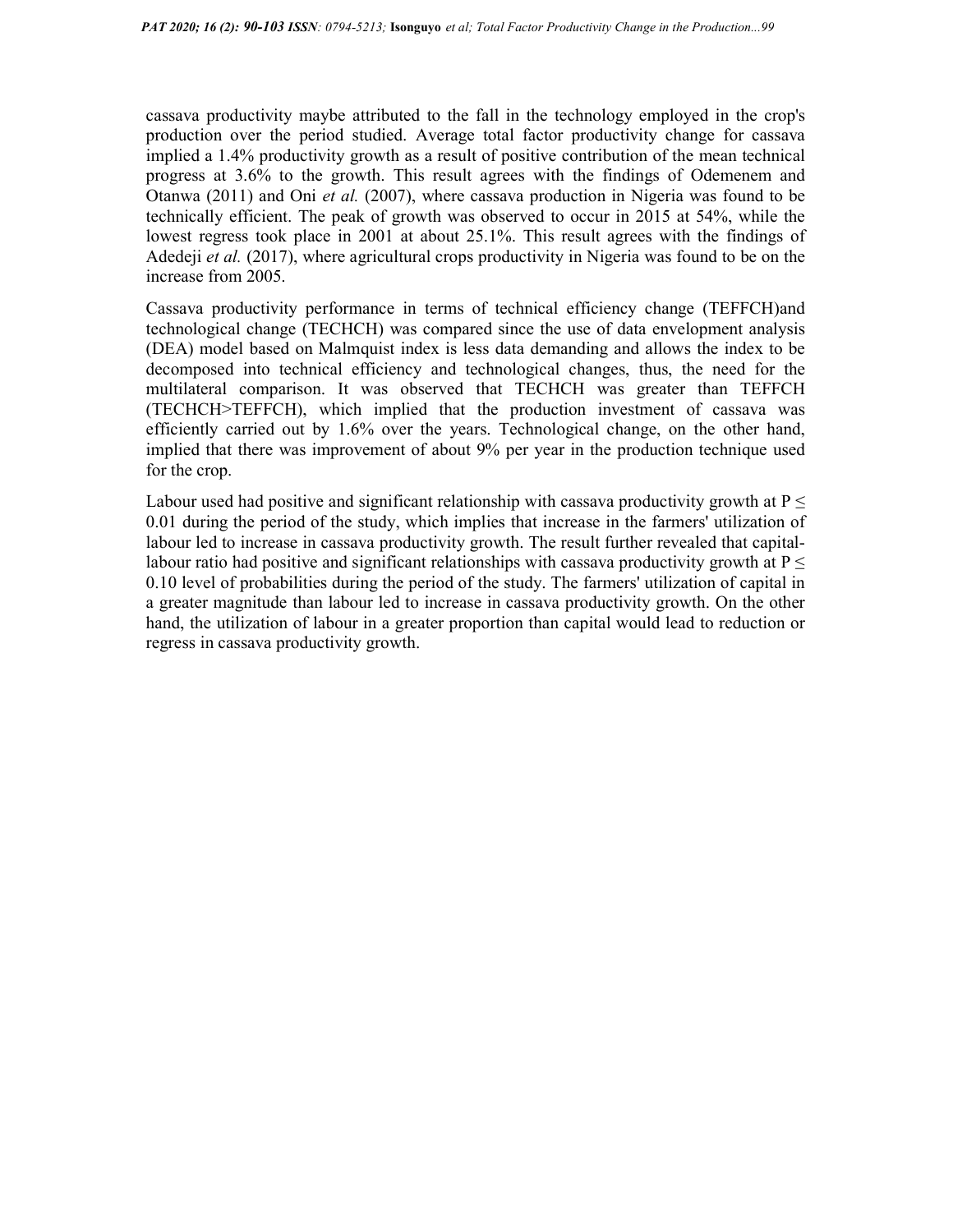| Variables                                                                                                                                              | Coefficient                   |
|--------------------------------------------------------------------------------------------------------------------------------------------------------|-------------------------------|
|                                                                                                                                                        | $0.02**$                      |
| Climatic Factor: Rainfall (mm <sup>3</sup> )                                                                                                           | (2.17)                        |
|                                                                                                                                                        | $2.33e-07**$                  |
| Institutional Factor: Amount of Credit $(\forall K)$                                                                                                   | (2.16)                        |
| Government Policy: ATA                                                                                                                                 | $0.05**$                      |
| $(Before = 0; During = 1)$                                                                                                                             | (4.9)                         |
|                                                                                                                                                        | $0.02***$                     |
| Capital $(\forall K)$                                                                                                                                  | (2.91)                        |
|                                                                                                                                                        | $0.01***$                     |
| Labour (Manday)                                                                                                                                        | (2.68)                        |
|                                                                                                                                                        | $0.14*$                       |
| Capital-labour (Ratio)                                                                                                                                 | (1.91)                        |
| Rice imports (Tonnes)                                                                                                                                  |                               |
| Constant                                                                                                                                               | 0.61(1.14)                    |
| Ch <sub>i</sub> 2                                                                                                                                      | $3.43***$                     |
| Pseudo $R^2$                                                                                                                                           | $-0.64$                       |
| Log Likelihood                                                                                                                                         | 4.41                          |
| ** = significant at 0.05;<br>*= significant at $0.10$ ;<br>$\mathbf{A}$ and $\mathbf{A}$ and $\mathbf{A}$ and $\mathbf{A}$<br>$\overline{\phantom{a}}$ | *** = significant at $0.01$ . |

Table 4. 5. Tobit model of the determinants of total factor productivity change in the selected food crops in North-Central Nigeria

Figures in parenthesis are the values of the t-ratio

Source: Field survey, 2017

## Conclusion and Recommendations

Analysis of productivity growth, technical progress and efficiency change in the production of cassava in North-Central Nigeria were carried out with the use of secondary data, gotten from the field survey. Generally, productivity growth was observed in cassava produced in North-Central Nigeria over the period studied. Technical efficiency change, technological change and technical progress were the major drivers of cassava productivity growth. Technical change contributed more to the productivity growths of cassava. Plateau State was the least efficient in cassava production. Technical progress was at a less optimum level. Productivity growth, generally, was influenced more by technological change, which emanated from the combinations of both proper allocation of production resources (to gain technical efficiency change) and the application of good technology to ensure technical progress.

The study therefore recommends that policies on agricultural implement acquisition for improved production should be formulated, since both technical efficiency change and technological changes were found to be the contributors to cassava productivity growth in the study area. Information on resource allocation of cassava should be conveyed to farmers by agricultural extension officers and they should be assisted in improving the production technology to achieve greater technical progress than the existing one.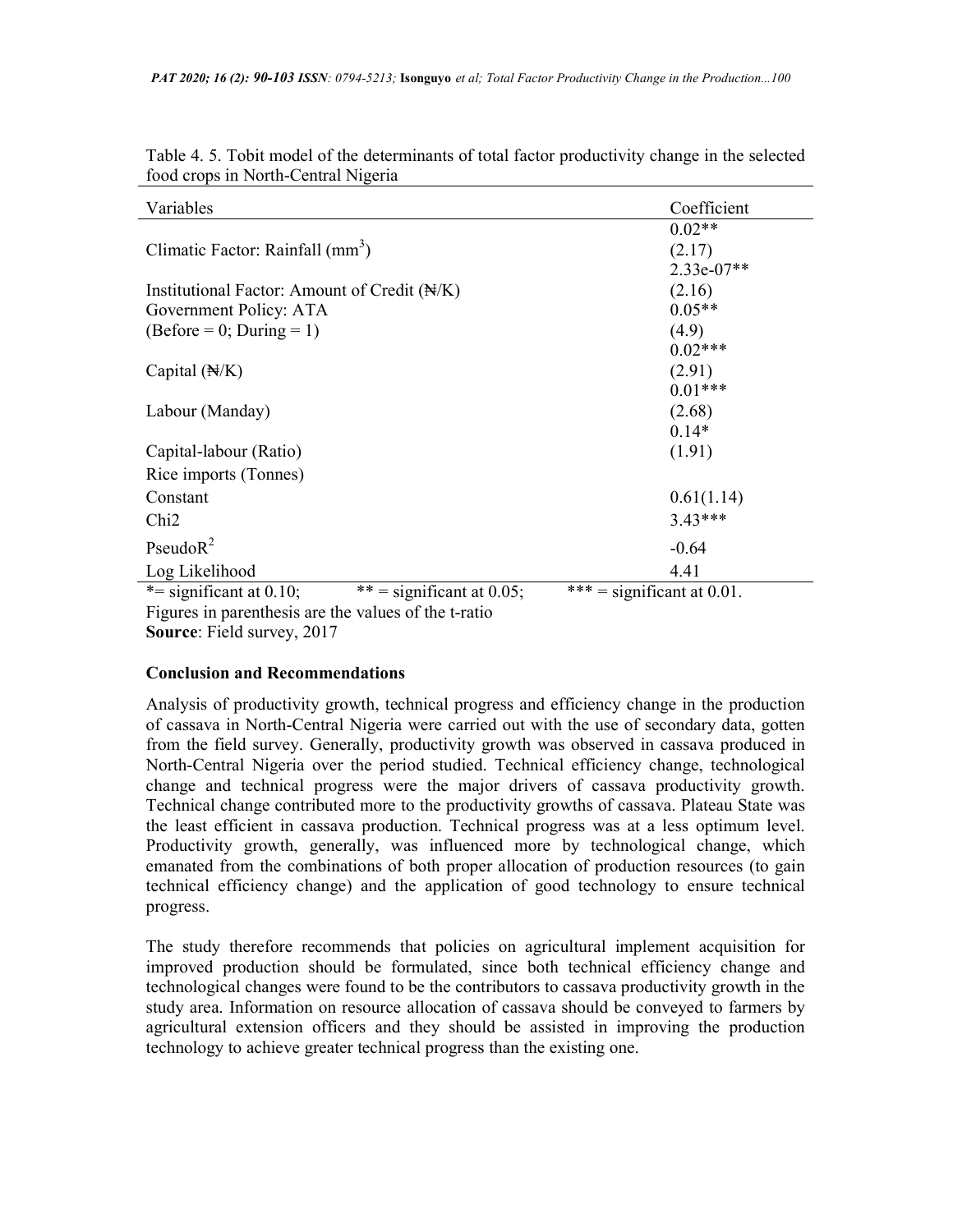#### References

- Adedeji, I. A., Tiku, N. E., Sanusi, S. O. & Waziri-Ugwu, P. R. (2017). Trend analysis of crop productivity growth in Nigeria (1961-2014). Agroeconomia Croatica. 7(1):14- 24.
- Adepoju, A. A. (2008) Technical efficiency of egg production in Osun State, International Journal of Agricultural Economics and Rural Development (IJAERD),  $1(1)$ , 23-65.
- Adewuyi, S. A. & Adekunle, T. T. J. (2013). Economic efficiency and labour utilisation among cassava farmers in Osun State, Nigeria. American-Eurasian Journal of Agriculture and Environmental Sciences. 13 (9): 1232-1238.
- Ajao, A. O. (2011). a. Empirical analysis of agricultural productivity growth in Sub-Sahara Africa: 1960-2003. Libyan Agriculture Research Center Journal International, 2 (5), 224-231.
- Ajao. A. O (2011) b Comparative Technical Efficiency of Concrete and Earthen Fish Pond in Oyo State-Nigeria, Global Journal of Science Frontier Research, 11(9), 11-20.
- Akinseinde., S. A. (2006) Nonfarm activity and production efficiency of farm household in Egbede local government of Oyo state, Nigeria. An unpublished MSc project, Department of Agricultural Economics, University of Ibadan. 32-48.
- Alene, A. D. (2010). Productivity growth and the effects of research and development in African Agriculture. Agricultural Economics, 41 (3-4), 223-238.
- Aregbeore, E. M. (2009). Nigeria: The country's resource profile. Retrieved from www.fao.or/ag/(AGP)agpc/doc.counprof/nigeria/nigeria.htm
- Asogwa, A. C., Umeh, J. C. & Ater, P. I. (2006). Technical efficiency analysis of Nigerian cassava farmers: A guide for food security policy. A poster paper prepared for presentation at International Association of Agricultural Economists Conference, Gold Coast, Australia. pp.1-14.
- Brümmer, B., Glauben, T. & Thijssen, G. (2002). Decomposition of productivity growth using distance functions: The case of dairy farms in three European Countries, American Journal of Agricultural Economics, (84), 88-104.
- Central Intelligence Agency (CIA.). The World facts book (2015). Retrieved from: https://www.cia.gov/library/publicatios the-world-factbook/geo/ni.html. October 26, 2016.
- Chepng'etich, E., Nyanwaro, S. O.., Bett, E. K. & Kizito, K. (2015). Factors that influence technical efficiency of sorghum production: A case of small holder sorghum producers in lower easern Kenya. Hindawai Publishing Corporation. Advances in Agriculture. 2015 (1): 1-11.
- Cooper, W. W., Seiford, L. M. & Zhu, J. (2011). Data envelopment analysis: history, models and integrations in: Cooper W. W., Seiford, L. M., Zhu, J. editors. *Handbook* on Data Envelopment Analysis. Second Edition, Volume 164. New York, NY. USA: Springer; 2011: 1-39. (International series in Operations Research and Management Science).
- Daskovska, A., Simar, L., & Van, B. S., (2010) Forcasting the Malmquist productivity index. Journal of Productivity Analysis, 33(2), 97-107.
- Dharmasiri, M. (2001) 'Measuring agricultural productivity using the average productivity index (API). agricultural investment and productivity in developing countries, FAO Economic and Social Development Paper, (135), 65-78.
- Fakayode, S., Bamidele, R. Babatunde, O. & Ajao, R. (2008) Productivity analysis of cassava-based production systems in the Guinea Savannah: Case study of Kwara State, Nigeria American-Eurasian Journal of Scientific Research, 3(1), 33-39.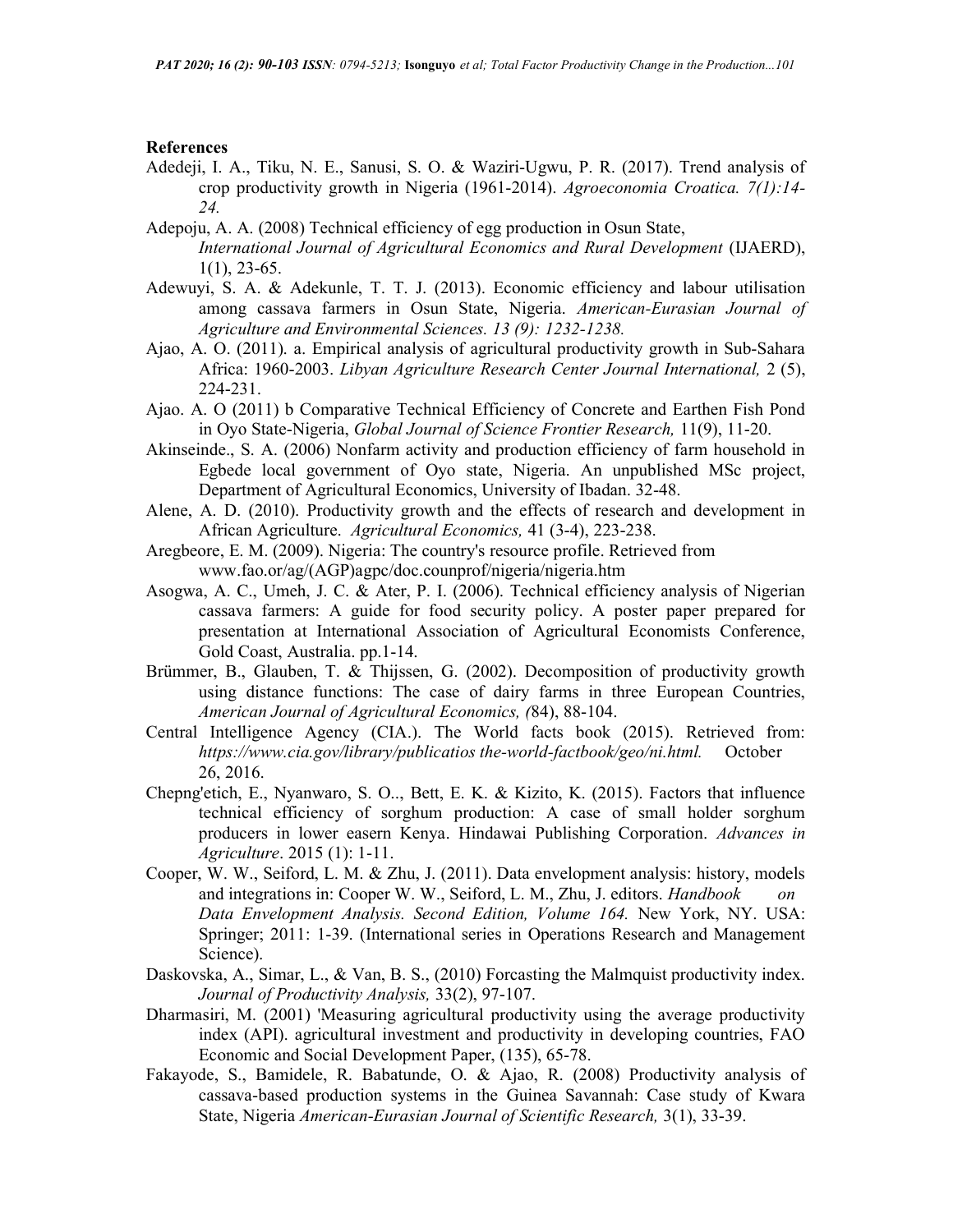- Farrell, M. J. (1957). The Measurement of production efficiency. Journal of the Royal Statistical Society. (120), 253-290.
- Food and Agriculture Organization 'FAO' (2016), Agriculture in Nigeria. Food and Agriculture Organization of the United Nations). FAO, Rome, Italy. Pp. 318- 324.
- Food and Agriculture of United Nations (FAO) (2015). Crop prospects and food situation: world statistics. Published by Trade and Market Division (EST), FAO of United Nations. Viale delle Terme di Caracalla. 00153, Rome-Italy. Direct Facsimile: 0039- 06-5705-4495. Retrieved from: http://www.fao.org/giews/and: http://www.fao.org/giews/english/listserv.htm, (1): 18. Viewed on 2/01/2017.
- Food and Agriculture Organization 'FAO' (2015), Agriculture in Nigeria. Food security in through Agriculture. Rome, Italy. Pp. 202-314.
- FAOSTAT (2015). Food and Agriculture Organization Statistics Database online. Retrieved from: http//fao.org/faoatatagatewayay/golobrowse/Q/Wc/E. Accessed on 31st October, 2016.
- Jatto N. A., Maikasuwa M. A., Jabo S. & Gunu U. I. (2015), Assessing the technical efficiency level of poultry egg producers in Ilorin, Kwara State: A data envelopment analysis approach, International Journal of Agricultural and Food Research, 4(4),1-14.
- Ludena, C. E. (2010). Agricultural productivity growth, efficiency change and technical progress in Latin America and the Caribbean. Department of Research and Chief Economist. Inter-American Development Bank. Working paper series no. IDB-WP- 186, 3-8.
- Mayer, A. & Zelenyuk, V. (2014). Aggregation of Malmquist productivity indexes allowing for reallocation of resources. European Journal of Operational Research, Elsevier, 238(3), 774-785.
- Mohammadi, A. & Ranaei, H. (2011). The Application of DEA based Malmquist productivity index in organizational performance analysis. International Research Journal of Finance and Economics, 62(2), 68-82.
- National Bureau of Statistics (2016), Retrieved May, 2016, from: http://www:channeltv.com/2015/ 04 nbs-rates-Nigeria-new employment-statistics at  $6 - 4/$ .
- Odoemenem, I. U. & Otanwa, L. B. (2011). Economic analysis of cassava production in Benue State, Nigeria. Current Research Journal of Social Sciences. 3 (5): 406-411.
- Ogunyinka, E. O., & Ajibefun, I. A. (2003). Determinants of technical inefficiency of farm production: Tobit Analysis Approach to the NDE farmers in Ondo State, Nigeria. International Journal of Agriculture and Biology. 6(2): 355-358.
- Ojo, M. A. (2013). Analysis of production efficiency among small scale yam and cassava farmers in Niger and Kogi States, Nigeria. Unpublished P.hD Thesis.
- Ojo, M. A., Ojo, A. O., Jirgi A. J. & Ajayi, O. J, (2012). Non-parametric analysis of production efficiency of poultry egg farmers in Delta State, Nigeria. British Journal of Poultry Sciences, 1(2), 18-24.
- United Nations Estimates (2018), Department of Economic and Social Affairs, Population Division. World Population Prospects: 'The current population of Nigeria as at Tuesday, December 11, 2018, based on the latest United Nations estimates. from the net: Retrieved,-from:-http//www.worldometers.info/worl-population/.24th January, 2019
- United Nations Commission for Africa (UNCA) (2015). Country profile: Nigeria at a glance. Publications of Economic Commission for Africa, Addis Ababa, Ethiopia. Pp. 2-34.